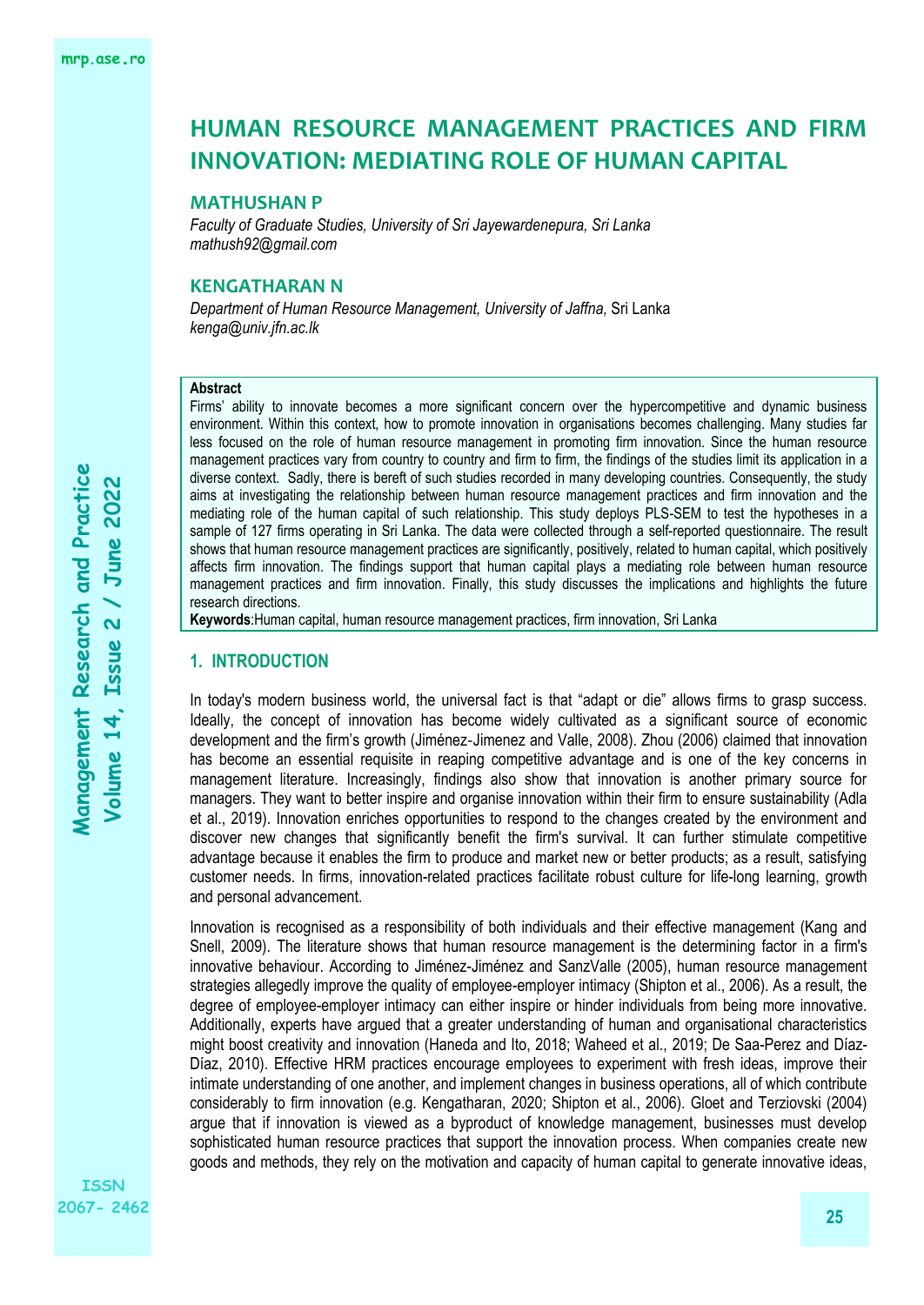develop novel techniques, and exploit new opportunities (Scarbrough, 2003). HRM can influence and adjust employees' attitudes, capacities, and actions to accomplish organisational goals (Collins and Clark, 2003). It is critical in fostering the environment necessary for stimulating and guiding persons toward innovative activities (Scarbrough, 2003; Laursen and Foss, 2003; Michie and Sheehan, 2003; Collins and Smith, 2006). Firms can use various strategic human resource techniques, including staffing, training, participation, performance appraisal, and compensation, to increase employee commitment and involvement in creative thinking and innovation (Damanpour, 1991; Laursen and Foss, 2003). Thus, the present study claims that HRM practices are crucial in determining innovation performance.

As firms gradually seek various innovation models, they need to bring a new team of individuals into the innovation cycle. This calls for committed training, new performance indicators, new rewards, better approaches for communicating with and among individuals, yet, it needs operative HRM activities. Relatedly, firms may open up the innovation cycle inside to be explicit by dynamically sourcing ideas and knowledge from the firm's people (Dodgson et al., 2006). Such drives energetically call for new HRM drives.

Shipton et al. (2006) posit that firms have the potential to diversify, adapt and reinvent themselves through implementing new products and new technology. Despite this, individuals hesitate to outperform innovatively due to the monopolistic nature, employee rigidity, and insufficient innovation climate (Waheed et al., 2019). HRM practices can cultivate talented, contended, and innovative employees to elevate innovation. Additionally, the relevant literature has not responded to the inquiries of how and which HR practices influence the ability of firms to produce innovations suitably. Also, the resource-based view of the firm and the past literature on HRM was not sufficiently explored how organisations can successfully exploit their HR practices to elevate innovative outcomes (Beugelsdijk, 2008). Despite the HRM/innovation research streams, it is vital to consider the clustering of HRM practices. Laursen and Foss (2003) identify two HRM practices clusters favourable to innovation; however, they fail to theorise why differences exist. The extant research has so far had little to address about it. Consequently, there is an apparent lacuna in the literature, specifically for developing countries like Sri Lanka, studies on firm innovation thus far in the infancy stage (Wan Jusoh, 2000). It is evidenced that scholars have grasped a vast range of knowledge about the intimacy between HR practices and firm performance in terms of finance (Hutchinson et al., 2003); still, the knowledge about the extent to which HRM promotes firm innovation is lacking. Thus, a need to discover which HRM practices or a blend of practices are related to innovation at the firm level (Shipton et al., 2006). Consequently, HR managers are now encountering a substantial risk of developing and launching the practices essential to simplify innovation.

Additionally, various policies, strategies, and interventions are recommended by multiple SME promoters to elevate this sector. A few researchers have explored the factors that ruin the SMEs development within definite arias; although, not much research focused on developing economics. Beck et al. (2005) reported that SMEs created over 60% of employment in manufacturing in most developing countries. Notwithstanding, SMEs are confronted with considerable drawbacks which hinder their performance and development. Intriguingly, the performance insinuations of innovations in SMEs have grasped significant attenuation among scholars and practitioners (Rosenbusch et al., 2011). Although, empirical research on innovation-related performance in SMEs reveals contradictory findings. SMEs encounter significant resource constraints; however, they are always successful innovators. Focusing on attractive niches with innovative products primarily benefits SMEs compared to big firms due to their finite size and larger nimbleness. Thus, all these benefits of innovation facilitate SMEs to effectively beat well-implemented incumbents based on a significant resource base than their smaller counterparts. Previous literature claimed that many studies were being conducted to explore the hampers to innovation in SMEs in the western context despite a finite number of studies being done in developing countries. Notably, no definitive research studies have been conducted to explore innovation issues in SMEs in Sri Lanka. Heneman and Tansky (2000) argued that attention should be given to the interplay between firm size and HRM practices; however, this may be difficult because of missing sound theory and information on HR practices in SMEs. Since the theory does not become flexible to SMEs, the research utilised to test the theory and the restricted knowledge derived from the study may not apply to the necessities of specialists (Adla et al., 2019). HR theory and the research being led may not be compatible with the real HR issues challenging SME experts in the field. Also, experts might be unconscious of practical problems that they ought to be aware of that can be distinguished and clarified through academic research. A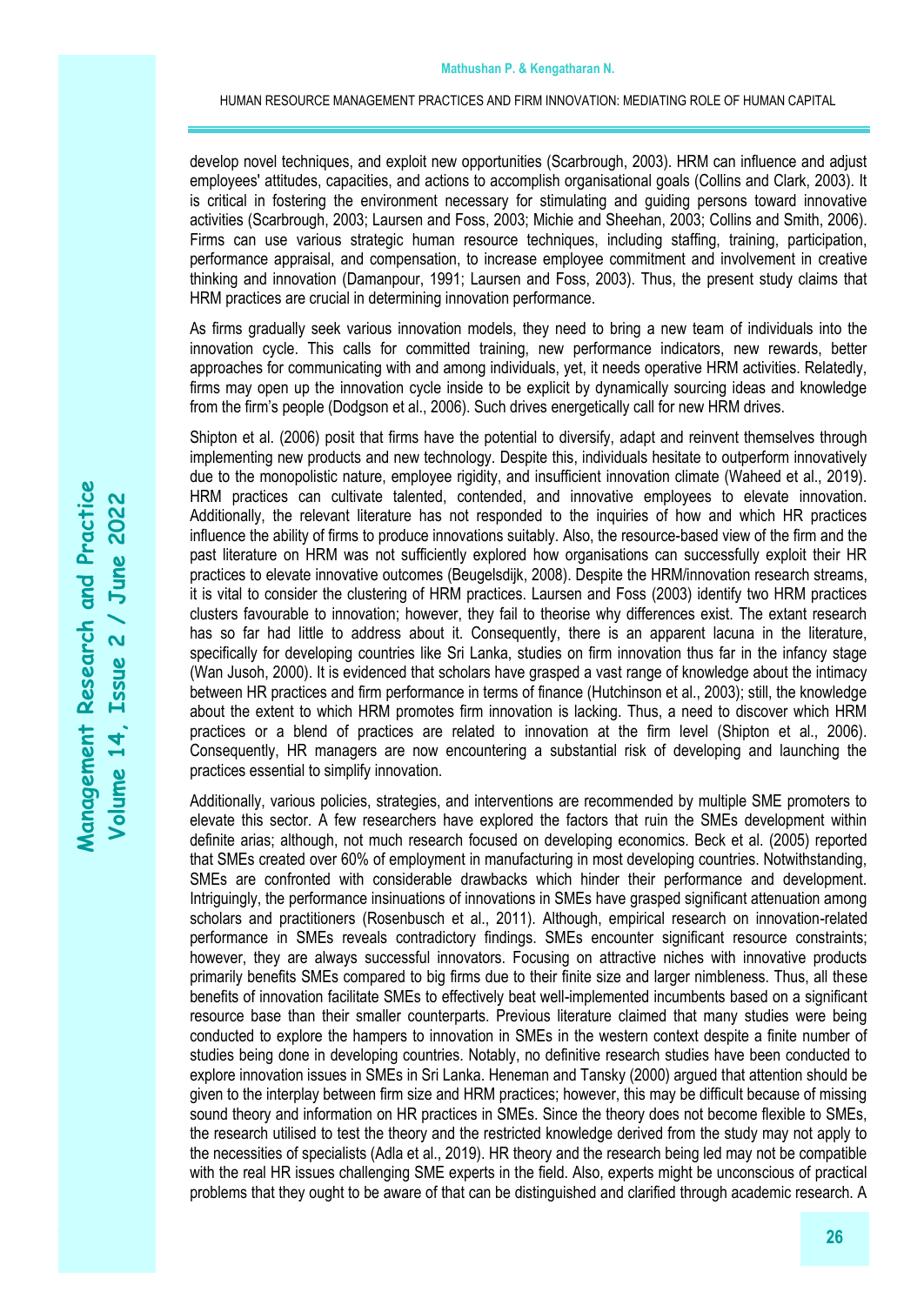survey directed by Heneman et al. (2003) indicates that it is apparent that young entrepreneurial leaders of SMEs are effectively looking for extra knowledge about HRM issues.

Thus, the present study investigates the mediating role of human capital in the relationship between HRM practices and firm innovation in SMEs.

# **2. LITERATURE REVIEW AND HYPOTHESIS DEVELOPMENT**

#### *2.1. Human resource management and innovation*

Human resource is one of the salient factors for organisational success (Kang and Snell, 2009). Effective HRM practices lead employees to experiment with novel ideas, elevate intimate understanding with one another, and execute transformations in firm operations, all of which significantly facilitate firm innovation (Kengatharan, 2020; Shipton et al., 2006). Additionally, innovation is a two-stage process: the first implies 'exploration,' or the creation of creative thoughts and needs individuals to take risks, exploration and be flexible while, in the second step, individuals should work in a climate where 'exploitation' is recognised and they are inspired to pursue specific policies to elevate efficiency. Firms require the ceaseless drive, energy and ability of human capital to bring creative ideas, develop innovative approaches and exert new opportunities when firms develop new products and improve management processes (Scarbrough, 2003).

Researchers emphasised that HRM be ingrained in firm strategy to foster innovation (Tidd, 2006). According to Jiménez‐Jiménez and Sanz‐Valle (2005), HRM practices are claimed to build the quality of the employeeemployer intimacy. In response, the quality of the employee-employer intimacy can evoke or hinder the individuals from becoming more innovative. Further, scholars have stated that a broader knowledge about individual traits and qualities can elevate creativity and innovation. Gloet and Terziovski (2004) posit that it is vital for the firm to formulate sophisticated HR practices that foster the innovation process. Chen and Huang (2009) highlighted that when the firm focuses on innovative activities such as launching a new product, new process, and new administrative practices, they constantly require creative and innovative employees who are adaptable, taking a risk, tolerant of uncertainty and ambiguity. Increasingly, firms now are experimenting with new HRM systems in their endeavours to confront strategic aims. To be competitive, the evolution of HRM policies should foster innovation. Presently, HRM theory for innovation is not well formulated. It is crucial to comprehend how and why human capital fosters innovation in firms and what HRM practices can be adapted to simulate the anticipated level of innovative performance (Foss and Laursen, 2012). Collins and Clark (2003) posit that HRM practices have the ability to shape employees' attitudes, competencies, and work-related behaviours to achieve organisational goals. HRM plays a dramatic role in nurturing the necessary conditions for catalysing and steering individuals towards the advancement of innovation process (Scarbrough, 2003; Laursen and Foss, 2003; Michie and Sheehan, 2003). Firms can deploy HR practices, such as hiring, training, participation, performance appraisal, and compensation, to motivate employees' commitment and make themeengaged in creative thinking and innovation (Damanpour, 1991; Laursen and Foss, 2003).

Empirical evidence showed that innovation implies the espousal of specific HRM practices (Ling and Nasurdin, 2010; Jiménez‐Jiménez and Sanz‐Valle, 2005; Waheed et al., 2019), the quality of innovation strategy indicates the exploitation of incentive-based compensation, facilitating individual active participation, appraisal scheme and career advancement opportunities.

Jimenez- Jimenez and Sanz-Valle (2008) found a significant positive association between HR practices such as flexible job design, individual empowerment, teamwork, and skill-oriented staffing with three types of firm innovation (product, process, and administrative). According to Lepak et al. (2006), harnessing HRM practices such as job security, training interventions, and compensation policies eventually stimulate an individual's involvement and upgrade HR competencies and knowledge. Haneda and Ito (2018) found that implementing different HR practices (interdivisional cooperation/teams and the creation/relocation/integration of R & D centres) is positively associated with product and process innovation. Intrudingly, holding board members with R & D contextual is positively associated with product innovation, indicating that top-down R &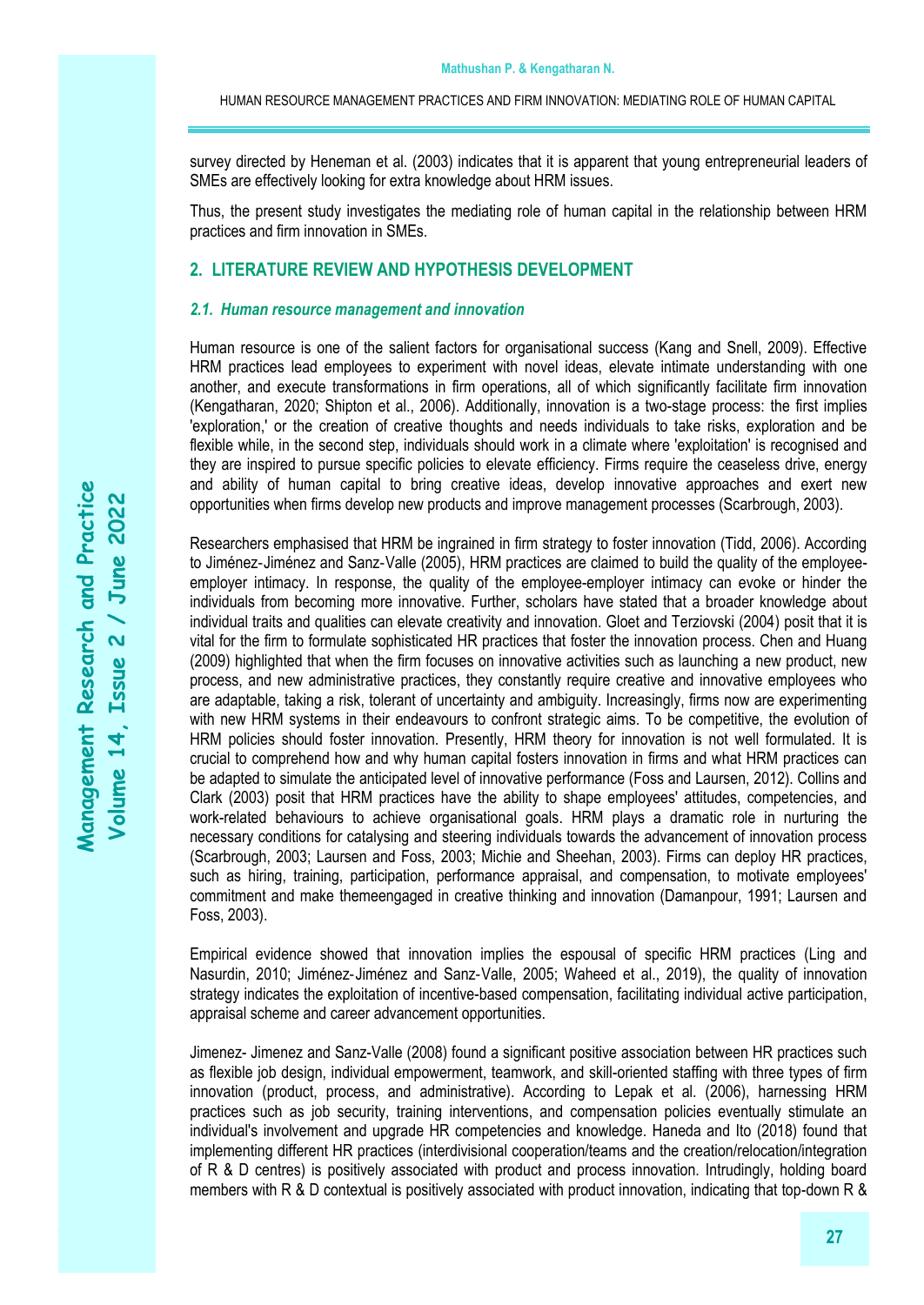D decision-making may be pivotal for firms to introduce new products. Florén et al. (2014) emphasised that HRM practices permit employees' commitment to enhancing the firm's environment for knowledge sharing and innovation. Also, they found that different HRM policies and practices support the innovation process in particular industries. Saa-Perez and Díaz-Díaz (2010) found that the formalisation of the HR policy plan and the job stability elicited the innovation process. Intriguingly, the firm's structure, specifically their HRM practices, is pivotal to human capital's input to innovative performance. Foss and Laursen (2012) found that training interventions, decisions on reward systems, assigning decision rights, and so forth have dramatic consequences for the contribution of human capital to innovation. Shipton et al. (2005) reported that HRM is ample enough to foster firm innovation. They have presented longitudinal data from thirty-five manufacturing firms in the UK to support that efficient HRM practices encapsulating robust approaches to hiring and selection, induction, performance appraisal, and training that significantly foster firm innovation in products and production technology. Shipton et al. (2006) state that HR practices enhance organisational innovation. They found a significant association between innovation facets and HR practices, such as exploratory learning focus, training, appraisal, induction, and teamwork. Further, Shipton et al. (2006) suggest that two categories of HR practices are seemingly eliciting innovation in firms designed to facilitate exploratory learning. Those practices aimed atutilizing existing knowledge (training, induction, appraisal, contingent pay, and team working) significantly related to product innovation and technical systems. HR practices such as staffing, training, performance appraisal, and compensation, enable firms toevoke their capability in introducing new products, services, and management systems subsequentlyproduce better level of innovation outcomes (Chen and Huang, 2009). Nilakanta et al. (2006) highlight that knowledge plays a dramatic role in the firm's competitiveness. The preceding arguments in the literature recommend that firms deploy specific HR practices to influence the behaviour and employee's expectation and add more excellent value in developing innovation in firms. Thus, it can be hypothesized as:

## *H1: human resource management practices positively relate to firm innovation.*

## *2.2. Human capital theory, HRM practices and firm innovation*

Innovation has long been recognised as an underlying factor in economic prosperity and one of the significant challenges for both researchers and managers to comprehend why and how organisations innovate. The capacity to innovate depends on attracting talented and creative people (Teixeira and Fortuna, 2004). That is to say, the capacity to innovate hinge on a firm's ability to absorb human capital and provide sufficient opportunities for talented and creative people to produce innovative outcomes (Teixeira and Fortuna, 2004). Human capital is receiving considerable attention during the past two decades. Human capital refers to the skills, information, ideas, stock of knowledge, abilities, the health of individuals and related innate or acquired qualities embedded in individuals that contribute to fostering productivity in an organisation (Tan, 2014). Human capital is saliant in the modern economy, and firms must invest in people throughout their lives. Traditional scholars delineated human capital in terms of knowledge and intellectual capital (Becker, 2006). However, today, the human capital concept encapsulates human attributes and productivity ranging from an individual's personality traits to characteristics, for instance, creativity, self-efficacy and resilience (Lenihan et al., 2019). A country's human capital stock enables that country's production of new goods and services, new ideas and discoveries (Barro and Lee, 2000). Researchers have found that investment in human capital dramatically contributes to productivity and is a vital player in evoking technological transformations (Sianesi and van Reenen, 2003). Scholars suggest that innovative action is influenced by human capital. Further, the role of human capital creates a condition for immersion and generation of technology and innovation. Several studies and investigations have shown that specific HRM practices are essential for influencing human capital (Yamao et al., 2009). Specifically, recruitment and selection practices will aid the firms to find the best candidates. Further, recruitment practices facilitate having a large number of qualified and talented candidates, which in return can affect the stock of knowledge possessed by new employees through the relevant selection process of candidates (Huselid, 1995). Training and development practices could improve the better level of the organisation's human capital (Minbaeva et al., 2009). Performance appraisal is the critical aspect in which organisations can capitalise on their most vital resource employees and gain a human capital advantage (Daoanis, 2012). Performance appraisal is linked to other functions in the organisation. It provides a favourable environment to sustain the existence of human capital (Ahmad and Bujang, 2013).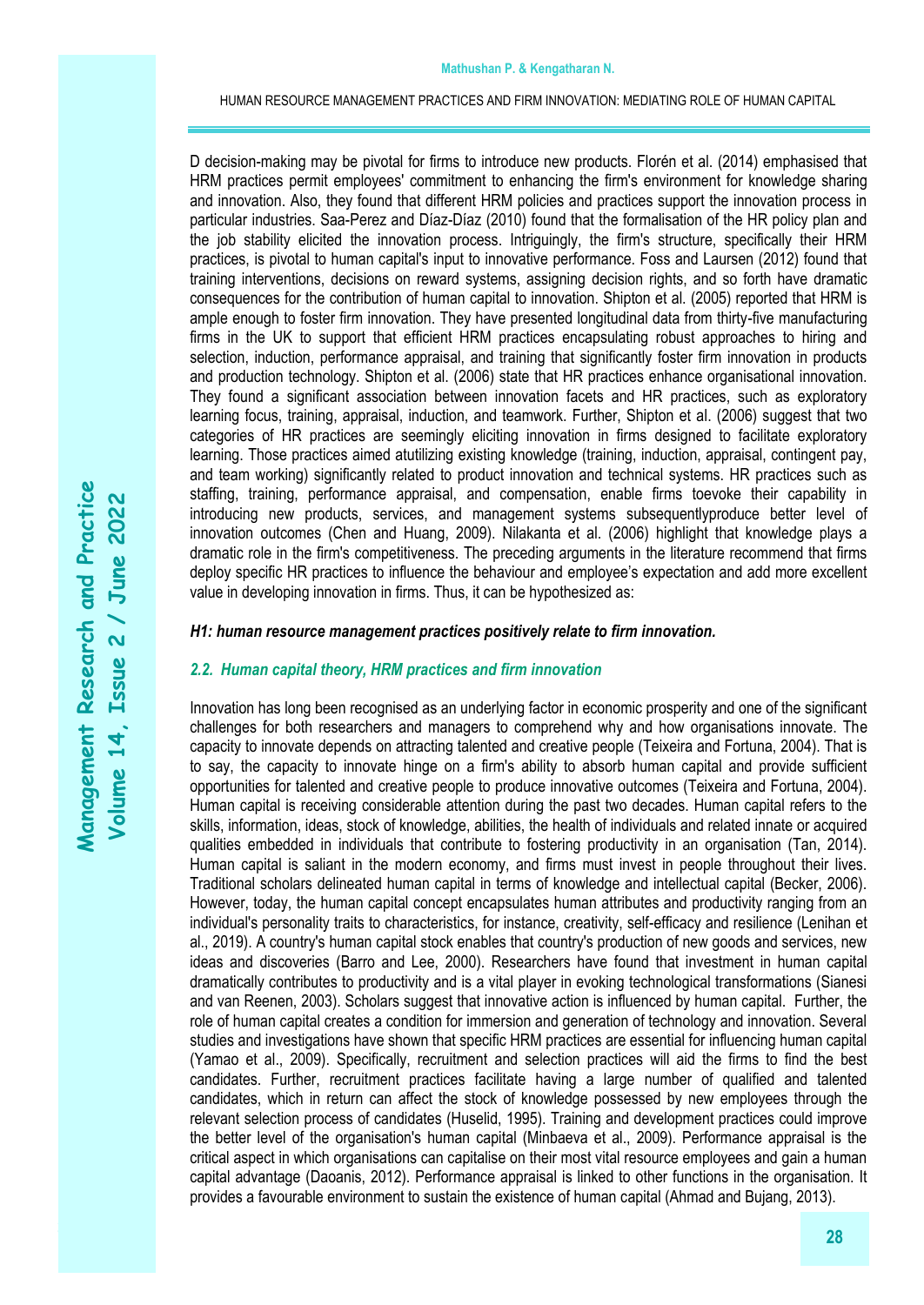In a nutshell, human capital theory believes that education enhances productivity and individuals' earnings; thus, education is a substantial investment. Education and individual experience are the focal point in the human capital concept (Sweetland, 1996). Education augments an individual's stock of knowledge, information and skills to identify and utilise new opportunities effectively. The learning capacity linked to human capital stock significantly leverages the spread of knowledge. Experience evokes an individual's human capital and mitigates uncertainty regarding the value of opportunities. Experience includes work experience and other relevant practical learning on the job and non-formal education such as training. Human capital is the most critical factor in understanding individual and managers readiness and tendency to contribute to innovation in firms. Without profound investment in human capital by all nations, the global economy cannot prosper. Generally, human capital investment encompasses health and nutrition, and education constantly appears as the major human capital investment (Teixeira and Fortuna, 2004). The victorious countries and successful firms specialise in knowledge-intensive products and services, whereas unsuccessful countries specialise in lower-skilled and raw material-intensive products. However, in emerging countries, investment in human capital is vital if they want to eradicate poverty. Human capital is inestimable for the generation of knowledge and production of goods and services. Due to the sift of knowledge-intensive production processes, its importance has increased (De la Fuente, 2003).

The underlying assumptions in human capital theory include: the people absorb knowledge and skills by training and education, which is known as human capital. These skills and stock of knowledge would augment their productivity in the workplace (Marginson, 1993). This productivity will lead to a higher salary for the people because in a perfect employment market, the salary of an individual, determined by the individual's productivity. Thus, individuals might invest in education above and beyond to the point where the private paybacks from education are equivalent to the private cost. Given the stated assumptions, the cogency of human capital theory vibrant that training and education augment human capital, bringing higher productivity, consequently it leads to a higher salary for the people (Sweetland, 1996). Grounded on this argument, scholars claimed that education and individual incomes are positively associated, that is to say, education enhances an individual's skills, this eventually augments productivity; then the higher productivity should be rewarded by higher salary and therefore education and training ought to be facilitated in firms (Sweetland, 1996).

The configuration of human capital is the best determining factor of innovation in firms. Generally, a higher level of formal education in human capital is significantly linked to open-mindedness and receptiveness to innovation (Kimberly and Evanisko, 1981). Thus, it is critical for firms to captivate and systematise knowledge and to be innovative (Protogerou et al., 2017) because talented, skilled employees, managers, and innovative entrepreneurs are needed to handle sophisticated technology, to produce efficiency to create new products and processes, and to absorb innovations. Various studies support that human capital facilitates individuals to recognise and develop opportunities (Shepherd and DeTienne, 2005). One of the salient features of innovation is the ability to identify and capitalise on opportunities. Therefore, human capital is a profound component in the innovation process. Innovation and firm success require desired role behaviours that transcends the standard job requirements and considerably hang on an individual's enthusiasm and motivation to engage in these behaviours (Lenihan et al., 2019). Specifically, individuals' readiness to engage in such work behaviours to support innovation depends on their attitude towards their jobs and firms (Allen et al., 2011). Therefore, these attitudes and behaviours about jobs and company said to be the critical element of human capital that can leverage innovation in organisations.

*H2: Human resource management practices positively relate to human capital*

*H3: Human capital positively relates to firm innovation*

H4: Human capital mediates the relationship between human resource management practices and *firm innovation*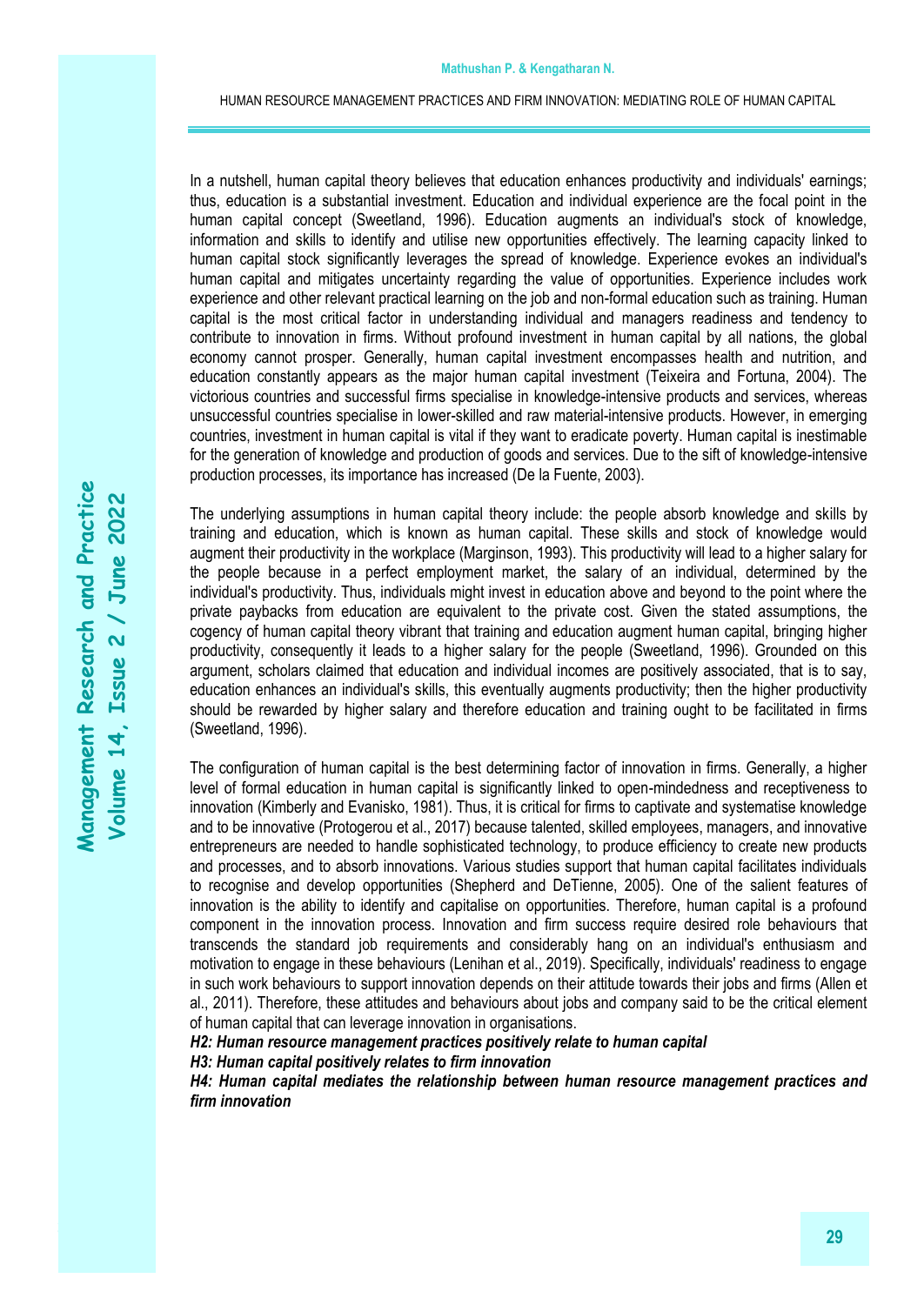# **3. METHODOLOGY**

Based on the ontological and epistemological assumption, the present study investigates the mediating role of human capital in the relationship between HRM and firm innovation in SMEs. The present study adoptsa survey method as the research strategy and the data were gleanedfrom slef-reported questionnaire. Constructs in the questionnaire comprise the background information, human resource management practices, human capital and firm innovation. The unit of analysis is firm-level data. The respondents were chosen using a purposive sampling technique. The population of the study is the SMEs operating in the Northern region. A total of 170 questionnaire were distributed. Of the 148 returned questionnaires, 21 were incomplete. The remaining 127 questionnaires were used for further quantitative analysis. The response rate was 74.70 per cent.

#### *3.1. Measures*

Recruitment and selection was measured using a five-item scale developed by Edgar and Geare (2005). The sample question includes "the recruitment and selection processes in this organisation are impartial". Training and development was measured using a three-item scale developed by Boselie et al., 2001). The sample item includes "I am well prepared for my work because of the training, I received from my business unit". Performance appraisal was measured by a seven-item scale adopted from (Singh, 2004). The sample item includes "performance of the employees is measured based on objective, quantifiable results, appraisal system in our organisation is growing and development-oriented". Compensation system was measured using a three-item scale developed by Boselie et al.(2001). The sample item includes "'I am not getting underpaid for my work". Human capital was measured with a five-item scale developed by Youndt and Snell (2004). The sample item includes "our employees are creative and bright". In this study, innovation performance was measured by a nine-item (product, process and administrative innovation) scale developed by (Jiménez‐Jimenez and Valle, 2008). The all iterms were measured on a Likert scale where the respondents were requested to specify their level of agreement on each item ranging from 1=strongly disagree to 7=fully agree.

# **4. RESULTS**

The PLS-SEM involves the evaluation of measurement model and the evaluation of the structural model (outer model). The evaluation of measurement model (inner model) includes measuring the internal consistency of the model (reliability and validity). The evaluation of the structural model includes the assessment of the R2, f2, Q2, and path coefficients (Hair et al., 2014).

The internal consistency of the models was assessed using Cronbach's Alpha, Composite Reliability. According to Hair et al. (2014) the standard threshold value is 0.7. In this study, the three constructs' values show high level of internal consistency, exceeding in all cases a value of 0.8 (Table 1). Convergent validity was tested using AVE. If AVE values greater than 0.5 recognised as good (Hair et al., 2020). It indicates that more than half of the variability of the constructs they reflect. Table 1 shows all AVE values are higher than the threshold values, meaning the convergent validity is supported.

Discriminant validity was assessed using two methods; Fornell-Larcker criterion and Heterotrait-Monotrait Ratio (HTMT).

Fornell-Larcker criterion indicates that square root of AVE of each construct in the model (diagonal) should be greater than the intercorrelations (off-diagonal) of other each construct (Hair et al., 2014). Table 2 shows all AVE values (bolded) are greater than the correlations with any other constructs. This indicates that the discriminant validity of the model has been achieved.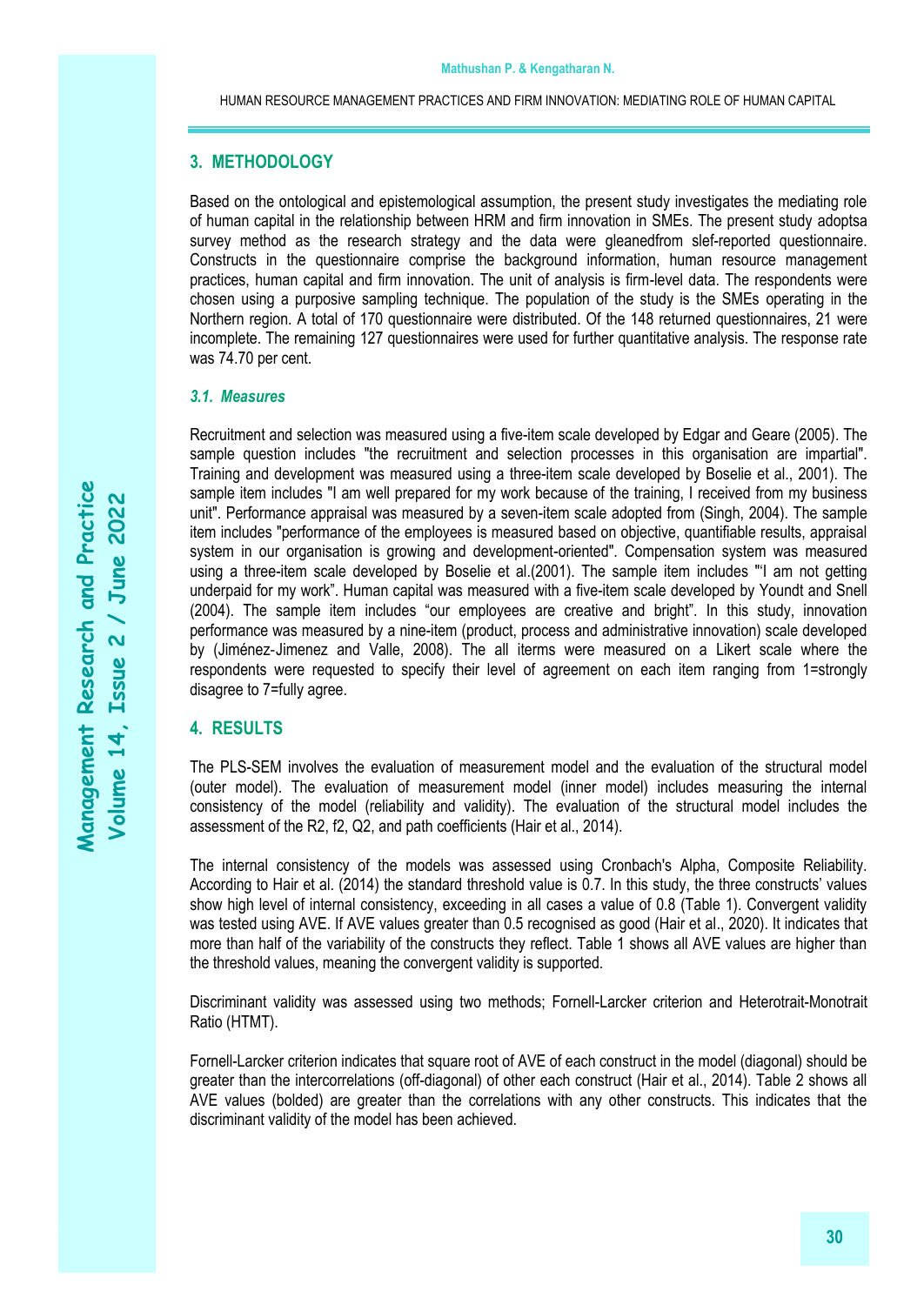#### **Mathushan P. & Kengatharan N.**

HUMAN RESOURCE MANAGEMENT PRACTICES AND FIRM INNOVATION: MEDIATING ROLE OF HUMAN CAPITAL

| <b>Variables</b><br>Item |                  | TABLE 1 - CONSTRUCT VALIDITY AND RELIABILITY<br><b>Outer</b><br>Cronbach' |                                     | <b>Composite</b><br>rho_A |                    | <b>Average Variance</b> |  |  |
|--------------------------|------------------|---------------------------------------------------------------------------|-------------------------------------|---------------------------|--------------------|-------------------------|--|--|
|                          |                  | loadings                                                                  | s Alpha                             |                           | <b>Reliability</b> | <b>Extracted (AVE)</b>  |  |  |
| <b>HRM</b>               | h1               | 0.810                                                                     |                                     |                           |                    |                         |  |  |
|                          | h2               | 0.511                                                                     |                                     |                           |                    |                         |  |  |
|                          | h3               | 0.641                                                                     |                                     |                           |                    |                         |  |  |
|                          | h4               | 0.698                                                                     |                                     |                           |                    |                         |  |  |
|                          | h5               | 0.784                                                                     |                                     |                           |                    |                         |  |  |
|                          | h <sub>6</sub>   | 0.727                                                                     |                                     |                           |                    |                         |  |  |
|                          | h7               | 0.569                                                                     |                                     |                           |                    |                         |  |  |
|                          | h <sub>8</sub>   | 0.747                                                                     | 0.863                               | 0.983                     | 0.884              | 0.526                   |  |  |
|                          | h9               | 0.597                                                                     |                                     |                           |                    |                         |  |  |
|                          | h10              | 0.627                                                                     |                                     |                           |                    |                         |  |  |
|                          | h11              | 0.688                                                                     |                                     |                           |                    |                         |  |  |
|                          | h12              | 0.835                                                                     |                                     |                           |                    |                         |  |  |
|                          | h13              | 0.809                                                                     |                                     |                           |                    |                         |  |  |
|                          | h14              | 0.757                                                                     |                                     |                           |                    |                         |  |  |
|                          | h15              | 0.551                                                                     |                                     |                           |                    |                         |  |  |
| Human capital            | hc1              | 0.693                                                                     |                                     |                           |                    |                         |  |  |
|                          | hc <sub>2</sub>  | 0.880                                                                     |                                     |                           |                    |                         |  |  |
|                          | hc3              | 0.640                                                                     | 0.853                               | 1.041                     | 0.890              | 0.685                   |  |  |
|                          | hc4              | 0.820                                                                     |                                     |                           |                    |                         |  |  |
|                          | hc <sub>5</sub>  | 0.760                                                                     |                                     |                           |                    |                         |  |  |
| Innovation               | inn1             | 0.517                                                                     |                                     |                           |                    |                         |  |  |
|                          | inn2             | 0.793                                                                     |                                     |                           |                    |                         |  |  |
|                          | inn3             | 0.879                                                                     |                                     |                           |                    |                         |  |  |
|                          | inn4             | 0.753                                                                     | 0.924                               | 0.928                     | 0.944              | 0.771                   |  |  |
|                          | inn <sub>5</sub> | 0.950                                                                     |                                     |                           |                    |                         |  |  |
|                          | inn <sub>6</sub> | 0.748                                                                     |                                     |                           |                    |                         |  |  |
|                          | inn7             | 0.676                                                                     |                                     |                           |                    |                         |  |  |
|                          |                  |                                                                           | TABLE 2 - FORNELL-LARCKER CRITERION |                           |                    |                         |  |  |
|                          |                  |                                                                           | <b>HRM</b>                          | Human capital             |                    | Innovation              |  |  |
| <b>HRM</b>               |                  |                                                                           | 0.725                               |                           |                    |                         |  |  |
| Human capital            |                  |                                                                           | 0.543                               | 0.828                     |                    |                         |  |  |

Additionally, table 2 shows the correlations among constructs. HRM positively associated with firm innovation (r=0.458, p<0.05). Human capital positively associated with firm innovation (r=0.774, p<0.05). HRM positively associated with human capital (r=0.243, p<0.05).

Innovation 0.458 0.774 **0.878**

| Table 3: Heterotrait-Monotrait Ratio (HTMT) |               |       |  |  |  |  |
|---------------------------------------------|---------------|-------|--|--|--|--|
|                                             | human capital |       |  |  |  |  |
| human capital                               | 0.479         |       |  |  |  |  |
| Innovation                                  | 0.427         | 0.778 |  |  |  |  |

The table 3 shows the HTMT results. It indicates that construct's values are fall under the suggested value of 0.85 (Hair et al., 2014). Thus, it does not indicate any discriminant validity problems of the model.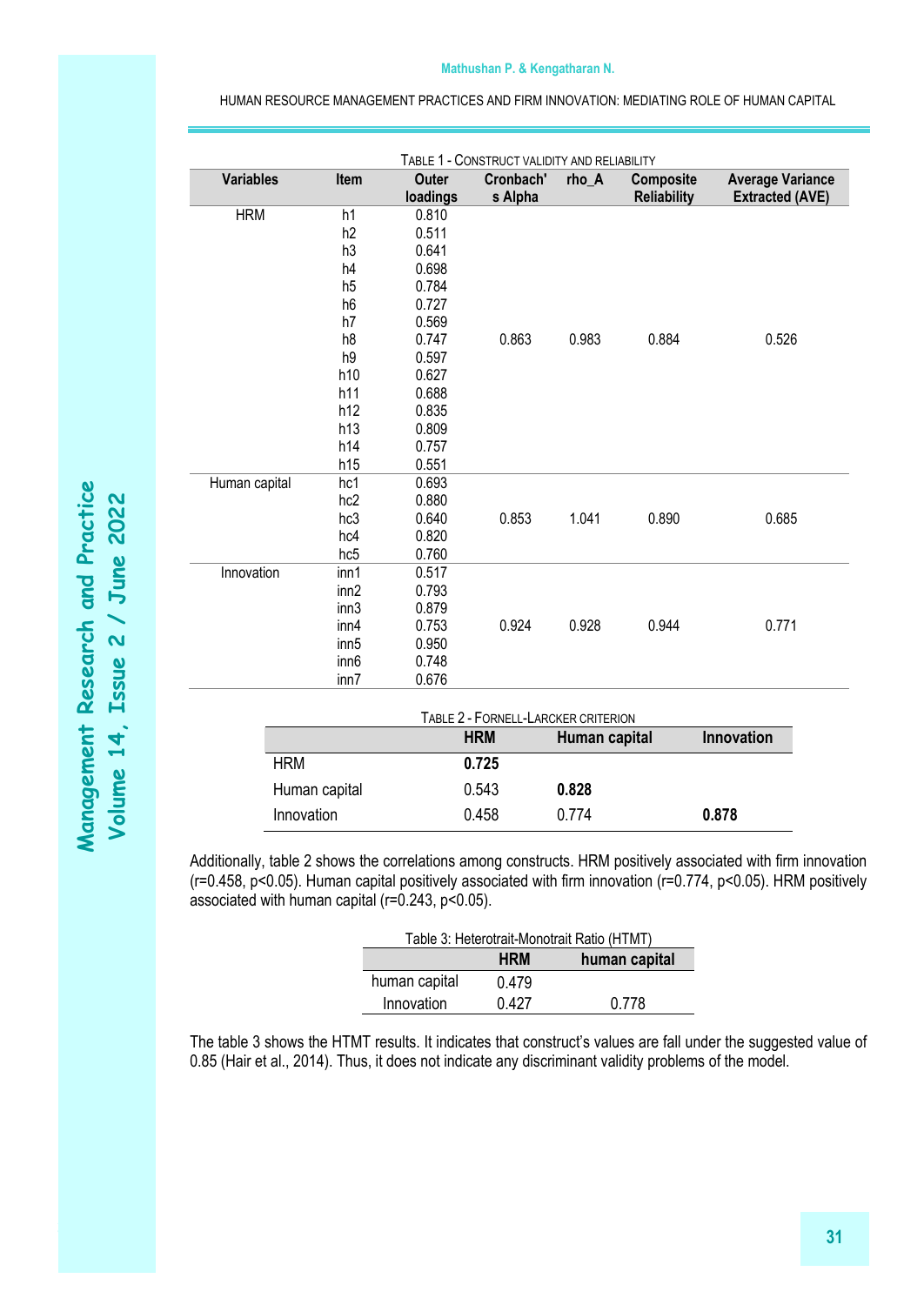

FIGURE 1 - PLS ALGORITHM

Referring to table 4, the R<sup>2</sup> for human capital was 0.803, innovation was 0.794. This shows that 80.3% of the variance in the human capital, 79.4% of the variance in the innovation is explained by the independent constructs in the model.

Q2 measure is an indicator of predictive relevance of the model. Using blindfolding procedure, Q2 values are calculated to assess the quality of the model. In the SEM, the Q2 values should be greater than zero for a specific endogenous latent variable (Hair et al., 2021). The Q2 values for this model was equal to (0.448, 0.454), which was greater than the threshold value, and satisfies that the path predicative relevance of the path model was adequate for the endogenous constructs.

| TABLE 4 - PATH COEFFICIENTS                         |              |                  |                   |               |       |                |                |  |  |  |
|-----------------------------------------------------|--------------|------------------|-------------------|---------------|-------|----------------|----------------|--|--|--|
|                                                     | Path         | <b>Standard</b>  |                   | P             | f2    | R <sup>2</sup> | $\mathbf{Q}^2$ |  |  |  |
|                                                     | coefficients | <b>Deviation</b> | <b>Statistics</b> | <b>Values</b> |       |                |                |  |  |  |
| $HRM \rightarrow human capital$                     | 0.896        | 0.015            | 59.426            | 0.000         | 0.082 | 0.803          | 0.448          |  |  |  |
| $HRM \rightarrow Innovation$                        | 0.418        | 0.056            | 7.466             | 0.000         | 0.167 | 0.794          | 0.454          |  |  |  |
| Human capital $\rightarrow$ Innovation              | 0.497        | 0.054            | 9.232             | 0.000         | 0.236 |                |                |  |  |  |
| $HRM \rightarrow$<br>capital $\rightarrow$<br>human | 0.445        | 0.049            | 9.066             | 0.000         |       |                |                |  |  |  |
| innovation                                          |              |                  |                   |               |       |                |                |  |  |  |
| <b>Total effect</b>                                 |              |                  |                   |               |       |                |                |  |  |  |
| $HRM \rightarrow Innovation$                        | 0.863        | 0.022            | 38.700            | 0.000         |       |                |                |  |  |  |

PLS-SEM with 5000 subsamples bootstrapping was used to test the hypotheses, and the results are displayed in Figure 1. Hypothesis (H1) predicted that human resource management practices positively relate to firm innovation (β=0.418, t=7.466, p<.001) was supported. Hypothesis (H2) foretold that human resource management practices positively relate to human capital (β=0.896, t=59.426, p<.001).Hypothesis (H3) predicted that human capital positively relates to firm innovation was supported (β=0.497, t=9.232, p<.001). Mediation analysis was performed to assess the mediating role of human capital on the relationship between human resource management practices and firm innovation (H4). The result (see table 4) revealed that the total effect of HRM practices on firm innovation was significant (β=0.863, t=38.7, p<.001). With the inclusion of the mediating variable (HC), the impact of (HRM) on (FI) became significant (β=0.418, t=7.466, p<.001). The indirect effect of HRM on FI through HC was found significant (β=0.445, t=9.066, p<.001). This shows that the relationship between HRM and FI is partially mediated by HC. With regard to effect sizes of the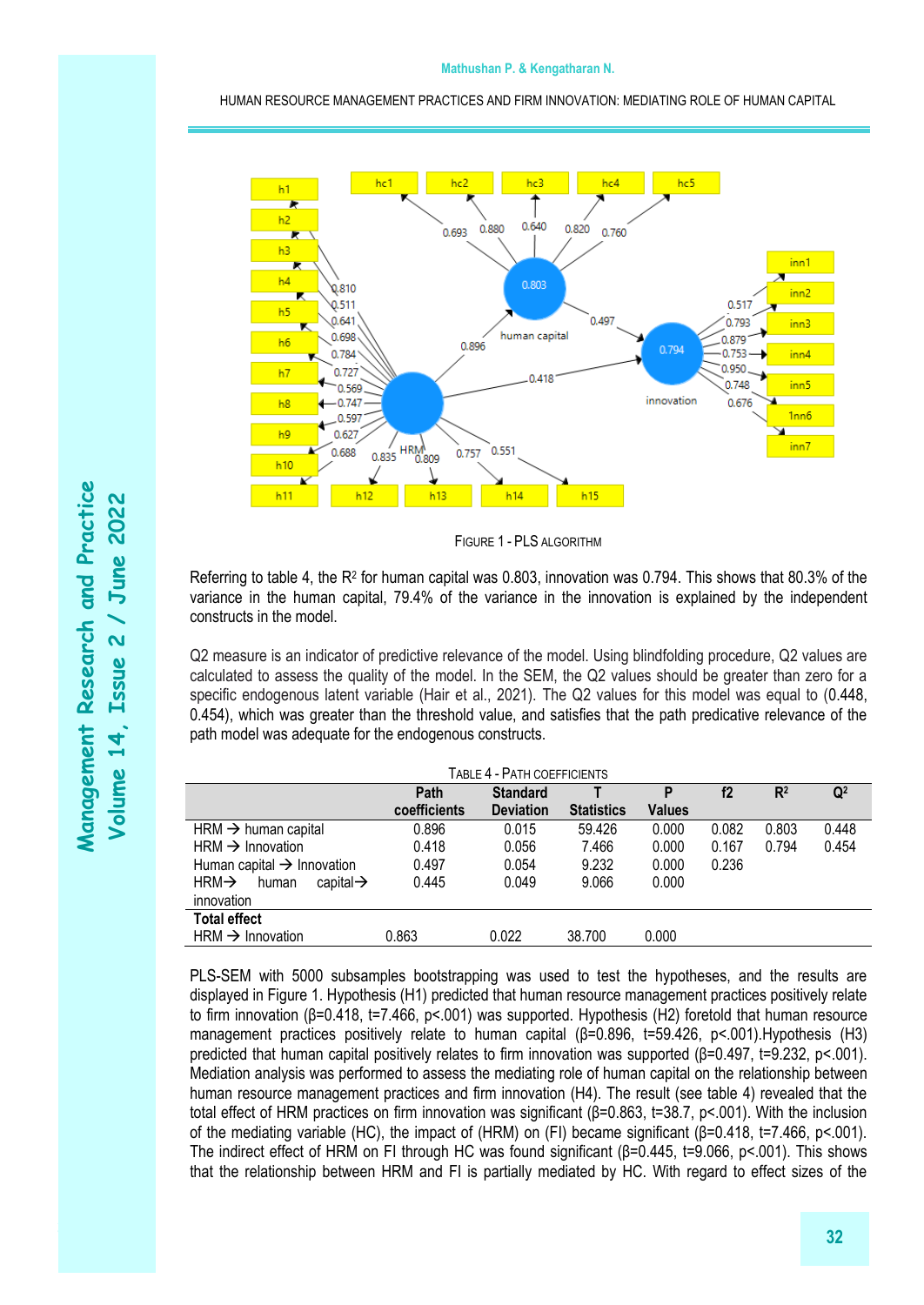constructs (f2), HRM and human capital has small effect (0.082), HRM and innovation has medium effect (0.167), and human capital and innovation has medium effect (0.236).



# **5. DISCUSSIONS**

This study sought to investigate the impact of HRM practices on firm innovation, and to explore the role that human capital plays in this relationship. The findings indicate that HRM practices positively associated with human capital, which in return relate positively to firm innovation. Moreover, the hypothesis( $H_1$ ) predicted that HRM practices positively relate to firm innovation was supported. The findings are in line with the previous research (Jiménez‐Jimenez and Valle, 2008; Shipton et al., 2006; Adla et al., 2019; Chen and Huang, 2009; Ling and Nasurdin, 2010; Shipton et al., 2005). They found HRM practices such as recruitment, training, performance appraisal, compensation system positively relates to organisational innovation. The hypothesis (H2) prophesied that HRM practices positively related to human capital was supported. Several explorative studies have found that specific HRM practices are the rudimentary in order to influence the human capital of the firm (Yamao et al., 2009; Youndt and Snell, 2004). The hypothesis (H<sub>3</sub>) foreseen human capital positively relates to firm innovation was supported. The results are consistent with the earlier findings (Nieves and Quintana, 2018). The literature emphasises that stimulating human capital could facilitate organisational innovation (Kasaeva et al., 2014; Nieves and Quintana,2018). That is to say, knowledge, skills and capabilities and attributes embedded in firm's human resources is saliant to organisation's ability to captivate and shape the knowledge needed in the innovation process. The hypothesis  $(H<sub>4</sub>)$  foretold that human capital mediates the relationship between HRM practices and firm innovation was supported. The findings show support for the mediating effect of human capital on the relationship between HRM practices and firm innovation. HRM practices works their valuable effects on firm innovation through the capacity in human capital.

The present study contributed to the human resource management theory by unearthing the relationship between HRM practices, human capital and firm innovation. On an equal footing, this study provides significant practical implications for managers who are in the quest to evoke firm innovation to reap sustained competitive advantage. Thus, mangers have to severely manage their human capital using various HR practices to evoke its ability in facilitating firm innovation. Moreover, ceaseless investment in human capital can foster skills, knowledge, capabilities and competencies required for creative and innovative thoughts that ultimately leverage innovation performance. Further, to simplify the link between HR practices and firm innovation, managers or owners should understand the strategic significance of the human capital. Subsequently, they must deploy HR practices to reap a robust human capital which in return enhancing desired firm innovation outcomes.

# **6. CONCLUSIONS**

Research on HRM practices and firm innovation are plethora in developed countries, nonetheless, such studies in developing counties such as Sri Lanka are still in infancy stage. Importantly, the resultsobtained from developed countries cannot be generalisable to the context of developing countries. Thus, this study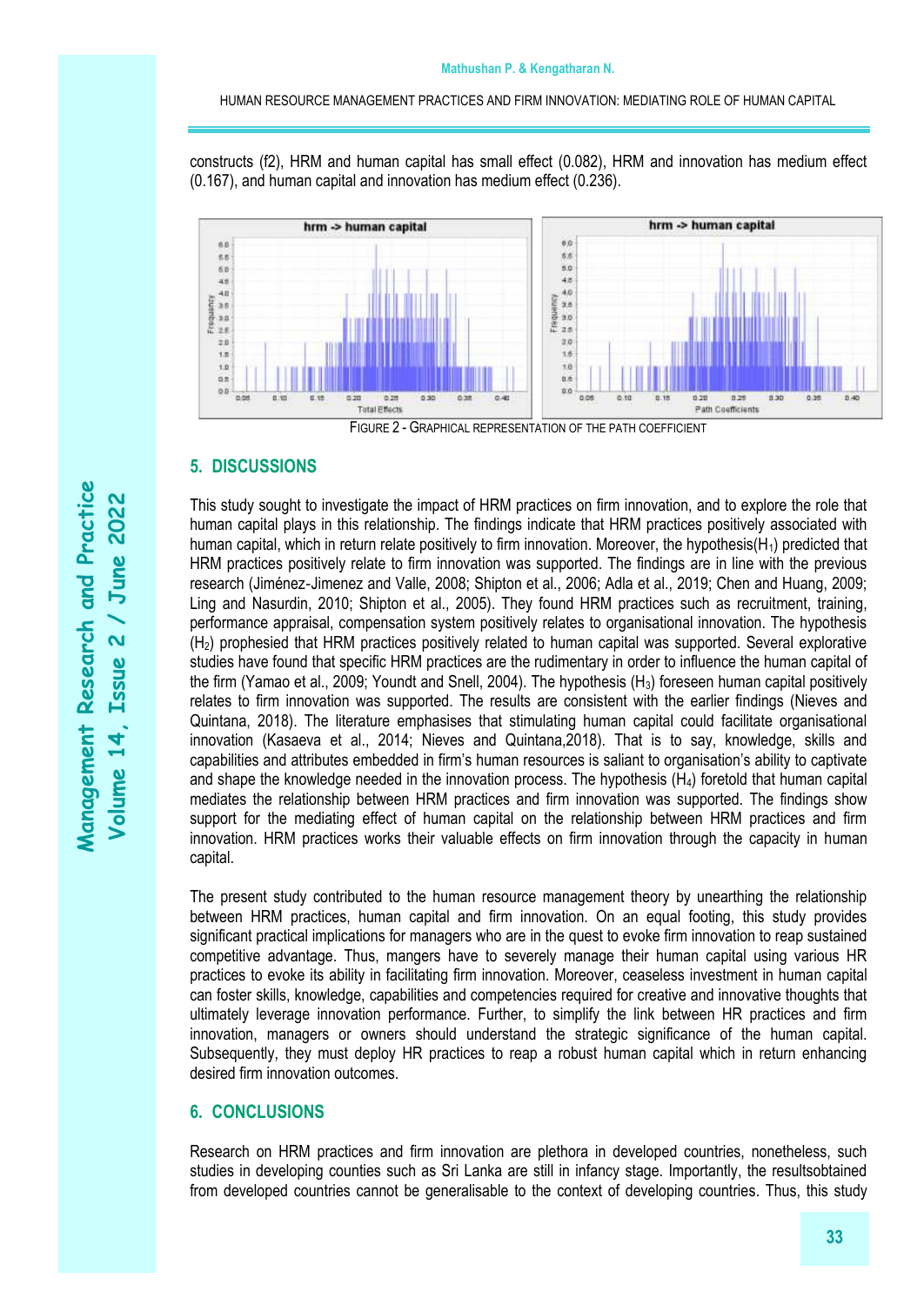filled the gaps by examining the mediating effect of human capital in the relationship between HRM practices and firm innovation. The findings emphasize the vital roles of HRM practices and human capital in the process of firm innovation. To augment the firm innovation, HRM practices and human capital of the firm should be monitored ceaselessly.

# **REFERENCES**

- Adla, L., Gallego-Roquelaure, V., & Calamel, L. (2019). Human resource management and innovation in SMEs, *Personnel Review*. https://doi.org/10.1108/PR-09-2018-0328 In Press.
- Ahmad, R., & Bujang, S. (2013). Issues and challenges in the practice of performance appraisal activities in the 21st century, *International Journal of Education and research*, 1(4), 1-8.
- Allen, C. R., Fontaine, J. J., Pope, K. L., & Garmestani, A. S. (2011). Adaptive management for a turbulent future, *Journal of environmental management*, *92*(5), 339-1345.
- Barro, R. J., & Lee, J. W. (2001). International data on educational attainment: updates and implications, *oxford Economic papers*, *53*(3), 541-563.
- Beck, T., Demirguc-Kunt, A., & Levine, R. (2005). SMEs, growth, and poverty: cross-country evidence, *Journal of economic growth*, *10*(3), 199-229.
- Becker, G. S. (2006).*The age of human capital*. In H. Lauder, P. Brown, J. Dillabough.
- Beugelsdijk, S. (2008). Strategic human resource practices and product innovation, *Organization studies*, *29*(6), 821-847.
- Boselie, P., Paauwe, J., & Jansen, P. (2001). Human resource management and performance: lessons from the Netherlands, *International journal of human resource management*, *12*(7), 1107-1125.
- Chen, C. J., & Huang, J. W. (2009). Strategic human resource practices and innovation performance—The mediating role of knowledge management capacity, *Journal of business research*, *62*(1), 104-114.
- Collins, C. J., & Clark, K. D. (2003). Strategic human resource practices, top management team social networks, and firm performance: The role of human resource practices in creating organizational competitive advantage, *Academy of management Journal*, *46*(6), 740-751.
- Collins, C. J., & Smith, K. G. (2006). Knowledge exchange and combination: The role of human resource practices in the performance of high-technology firms, *Academy of management journal*, *49*(3), 544- 560.
- Damanpour, F. (1991). Organizational innovation: A meta-analysis of effects of determinants and moderators, *Academy of management journal*, *34*(3), 555-590.
- Daoanis, L. E. (2012). Performance Appraisal System: It's Implication to Employee Performance, *International Journal of Economics and Management Sciences*, *2*(3), 55-62.
- De la Fuente, A. (2003). *Human capital in a global and knowledge-based economy, part II: assessment at the country level. Report for the European Commission. DG for Employment and social affairs',*1-81.
- De Saa-Perez, P., & Díaz-Díaz, N. L. (2010). Human resource management and innovation in the Canary Islands: an ultra-peripheral region of the European Union, *The International Journal of Human Resource Management*, *21*(10),1649-1666.
- Dodgson, M., Gann, D., & Salter, A. (2006). The role of technology in the shift towards open innovation: the case of Procter & Gamble, *R&d Management*, *36*(3), 333-346.
- Edgar, F., &Geare, A. (2005). HRM practice and employee attitudes: different measures–different results, *Personnel review*, *34*(5), 534-549.
- Florén, H., Rundquist, J., Schuler, R. S., Bondarouk, T., &Ruël, H. (2014). HRM and innovation: themes, contingencies and directions for future research, *European journal of international management*, *8*(5), 570-577.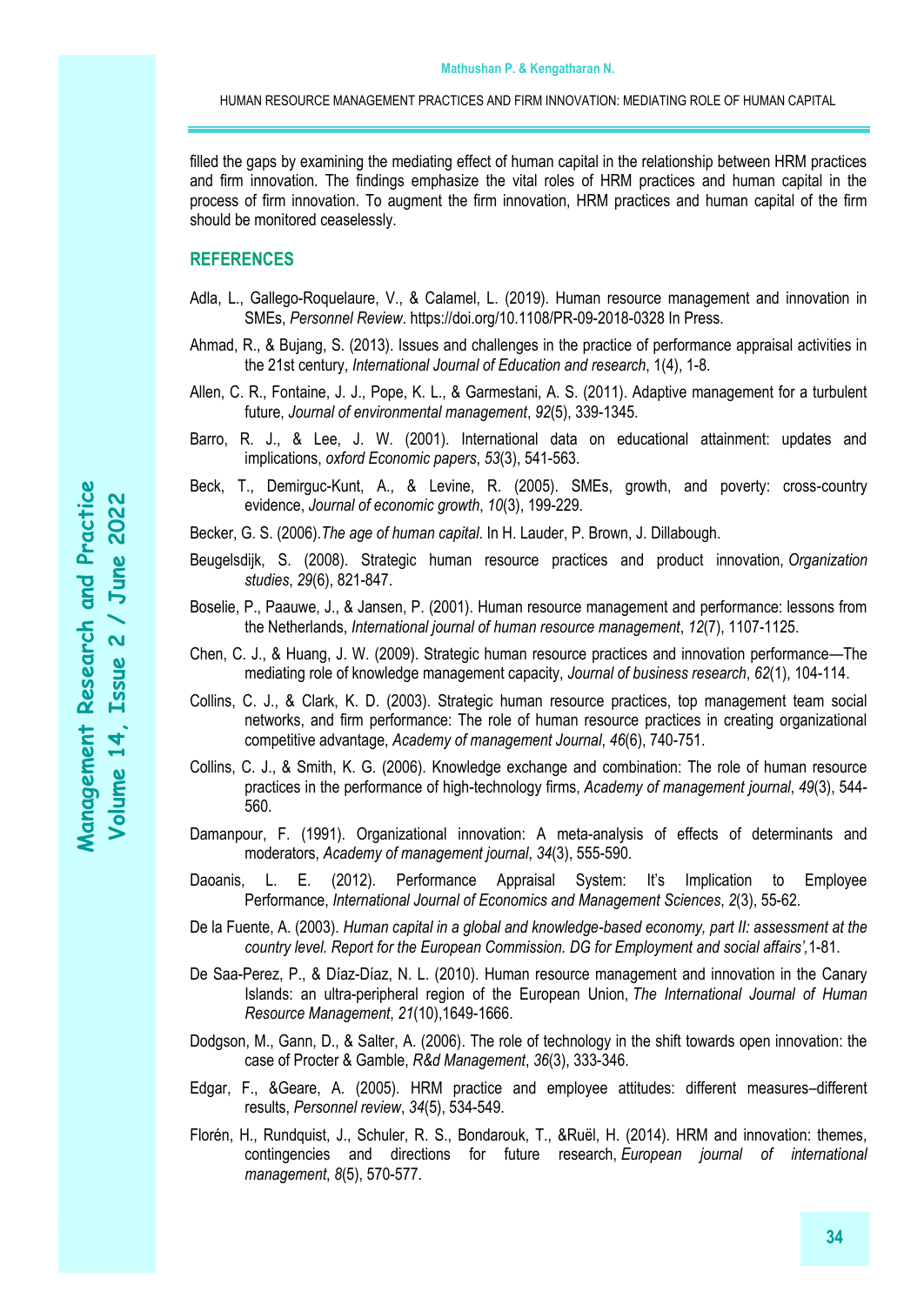- Foss, N. J., &Laursen, K. (2012). HRM practices and innovation, In M. Dodgon,D. Gann, & N. Phillips (Eds.), *Handbook of innovation management*. Oxford: Oxford University Press. [https://doi.org/10.2139/ssrn.2149464.](https://doi.org/10.2139/ssrn.2149464)
- Gloet, M., &Terziovski, M. (2004). Exploring the relationship between knowledge management practices and innovation performance, *Journal of manufacturing technology management*, *15*(5), 402-9.
- Hair Jr, J. F., Howard, M. C., &Nitzl, C. (2020). Assessing measurement model quality in PLS-SEM using confirmatory composite analysis, *Journal of Business Research*, *109*,101-110.
- Hair Jr, J. F., Hult, G. T. M., Ringle, C. M., &Sarstedt, M. (2021). *A primer on partial least squares structural equation modeling (PLS-SEM)*, Sage publications, Thousand Oaks, CA.
- Hair Jr, J. F., Sarstedt, M., Hopkins, L., &Kuppelwieser, V. G. (2014). Partial least squares structural equation modeling (PLS-SEM): An emerging tool in business research, *European business review,26*(2), 106- 121.
- Haneda, S., & Ito, K. (2018). Organizational and HRM and innovation: Which management practices are linked to product and/or process innovation?, *Research Policy*, *47*(1), 194-208.
- Heneman, H. G., Judge, T., &Kammeyer-Mueller, J. (2003). *Staffing organizations*. New York: McGraw-Hill.
- Heneman, R. L., Tansky, J. W., & Camp, S. M. (2000). Human resource management practices in small and medium-sized enterprises: Unanswered questions and future research perspectives, *Entrepreneurship theory and practice*, *25*(1), 11-26.
- Huselid, M. A. (1995). The impact of human resource management practices on turnover, productivity, and corporate financial performance, *Academy of management journal*, *38*(3), 635-672.
- Hutchinson, H., Mackay, W., Westerlund, B., Bederson, B. B., Druin, A., Plaisant, C., ... &Eiderbäck, B. (2003). Technology probes: inspiring design for and with families, In *Proceedings of the SIGCHI conference on Human factors in computing systems*,17-24.
- Jiménez‐Jiménez, D., & Sanz‐Valle, R. (2005). Innovation and HRM fit: an empirical study, *International journal of Manpower*, *26*(4), 364-381.
- Jimenez-Jimenez, D., & Sanz-Valle, R. (2008). Could HRM support organizational innovation?,*The International Journal of Human Resource Management*, *19*(7), 1208-1221.
- Kang, S. C., & Snell, S. A. (2009). Intellectual capital architectures and ambidextrous learning: a framework for human resource management, *Journal of management studies*, *46*(1), 65-92.
- Kasaeva, T. V., Kiseleva, N. N., &Rud, N. Y. (2014). Human capital contribution into innovation progress: world experience, *Life Science Journal*, *11*(11), 626-629.
- Kengatharan, N. (2020). Firm performance: HR practices and IT. *SCMS Journal of Indian Management, 17*(1), 110-122.
- Kimberly, J. R., &Evanisko, M. J. (1981). Organizational innovation: The influence of individual, organizational, and contextual factors on hospital adoption of technological and administrative innovations, *Academy of management journal*, *24*(4), 689-713.
- Laursen, K., & Foss, N. J. (2003). New HRM practices, complementarities and the impact on innovation performance, *Cambridge Journal of economics*, *27*(2), 243-263.
- Lenihan, H., McGuirk, H., & Murphy, K. R. (2019). Driving innovation: Public policy and human capital, *Research policy*, *48*(9), 103791.
- Lepak, D. P., Liao, H., Chung, Y., & Harden, E. E. (2006). A conceptual review of human resource management systems in strategic human resource management research. In J. J. Martocchio (Ed.), *Research in personnel and human resource management*, *25*, 217–271.
- Ling, T. C., &Nasurdin, A. M. (2010). HRM practices and organizational innovation: An empirical study in Malaysia, *Journal of Applied Business Research*, *26*(4), 105-116.

Marginson, S. (2019). Limitations of human capital theory, *Studies in Higher Education*, *44*(2), 287-301.